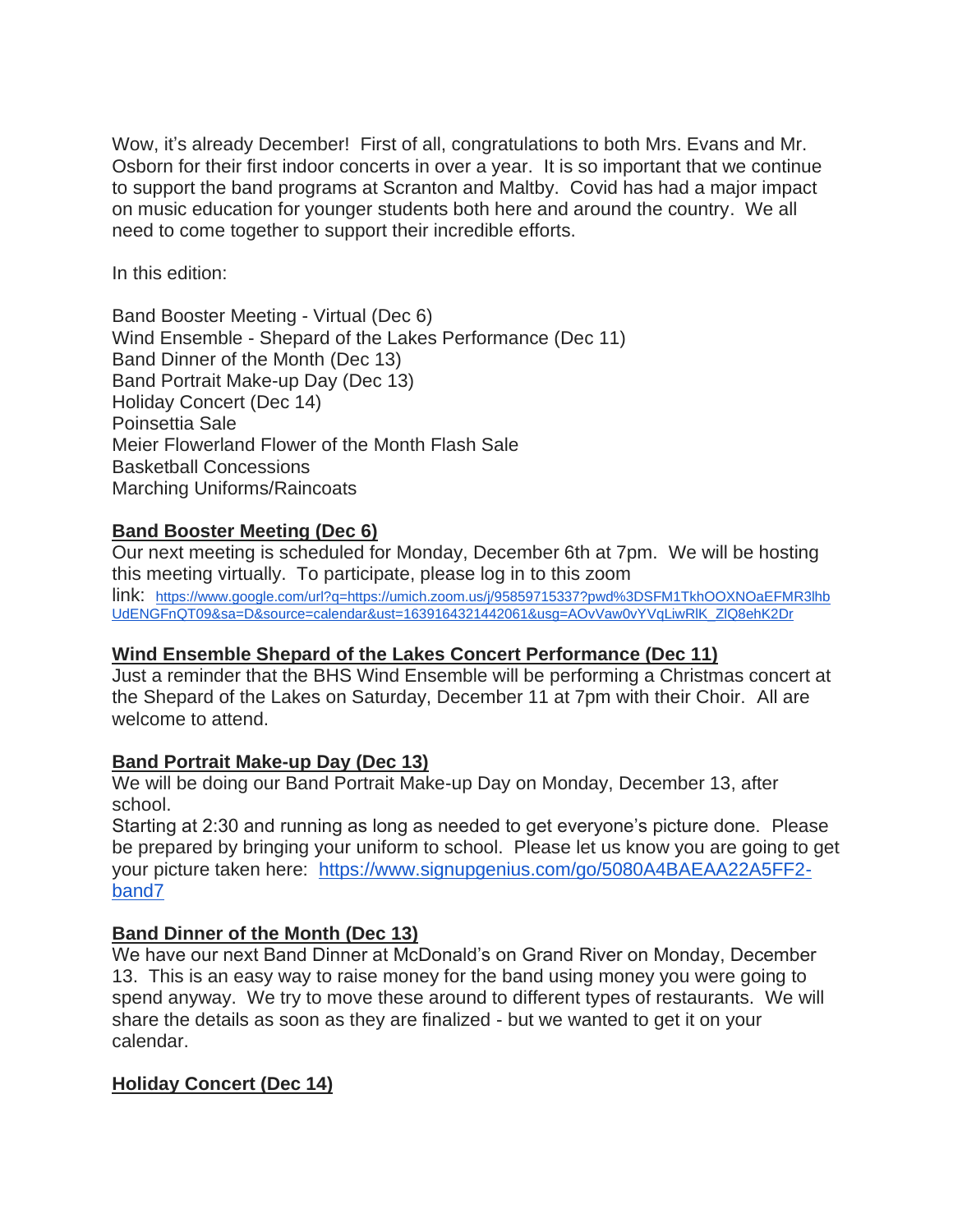Our annual Holiday Concert will be making a return on Tuesday, December 14 at 7pm. Please make sure that your student's concert uniform is ready. In addition, we hope to have car wash tokens for sale at the concert.

#### **Poinsettias sale**

We will organize a poinsettia sale to decorate the stage for the Holiday Concert with live Poinsettias. We will offer these beautiful flowers for sale in advance, and you will be able to take them home with you after the concert. We are awaiting pricing information from the florist - but we anticipate offering both large and small poinsettias for sale. Watch for the google form for purchase (hopefully tomorrow).

#### **Flash Sale - Meier Flowerland Flower of the Month Cards**

We are bringing back our popular Flower of the Month Cards right before Christmas. This is a short sale (through Wednesday, December 15). We will re-run this sale in the Spring - this is just a brief sale for those who wish to purchase a card as a present.

These cards enable the recipient to get one flower of the month free from Meier Flowerland, as well as seasonal discounts. The Cards cost \$40 (and truly are worth it). In addition, students receive \$7 TO THEIR ACCOUNT.

To order, you must first fill out the form posted below and then drop off a check for the amount due to the band room no later than Wednesday, December 15. Cards will be purchased that afternoon and will be distributed in class on Thursday, December 16.

Use this link to purchase the cards: <https://forms.gle/MD8NtB8VAWPjU3Qr5>

#### **Basketball Concessions**

We have a couple of Basketball concessions opportunities coming up to work Basketball concessions. These are easy shifts and a great way to both help your student funds and help the boosters raise money in support of our trip. Please sign up here: <https://www.signupgenius.com/go/5080A4BAEAA22A5FF2-basketball1>

We will be adding additional games after the new year. Also, please note that there is a game on Tuesday, December 14, at the same time as our Holiday Concert. Obviously, students cannot miss the performance to work concessions (however, students can still work the JV game shift from 4:45-6:30). We know parents don't want to miss the performance. Thus we have adjusted the sign-up to have parents working concessions in two shifts, so you can see your student perform. We need parents who have Senior or Junior students to work the 6:30-7:30 shift, and then Freshman/Sophomore parents to relieve them as soon as their student's band is done, approximately 7:30, and work through 8:45.

Thank you so much!

# **Marching uniforms/Raincoats**